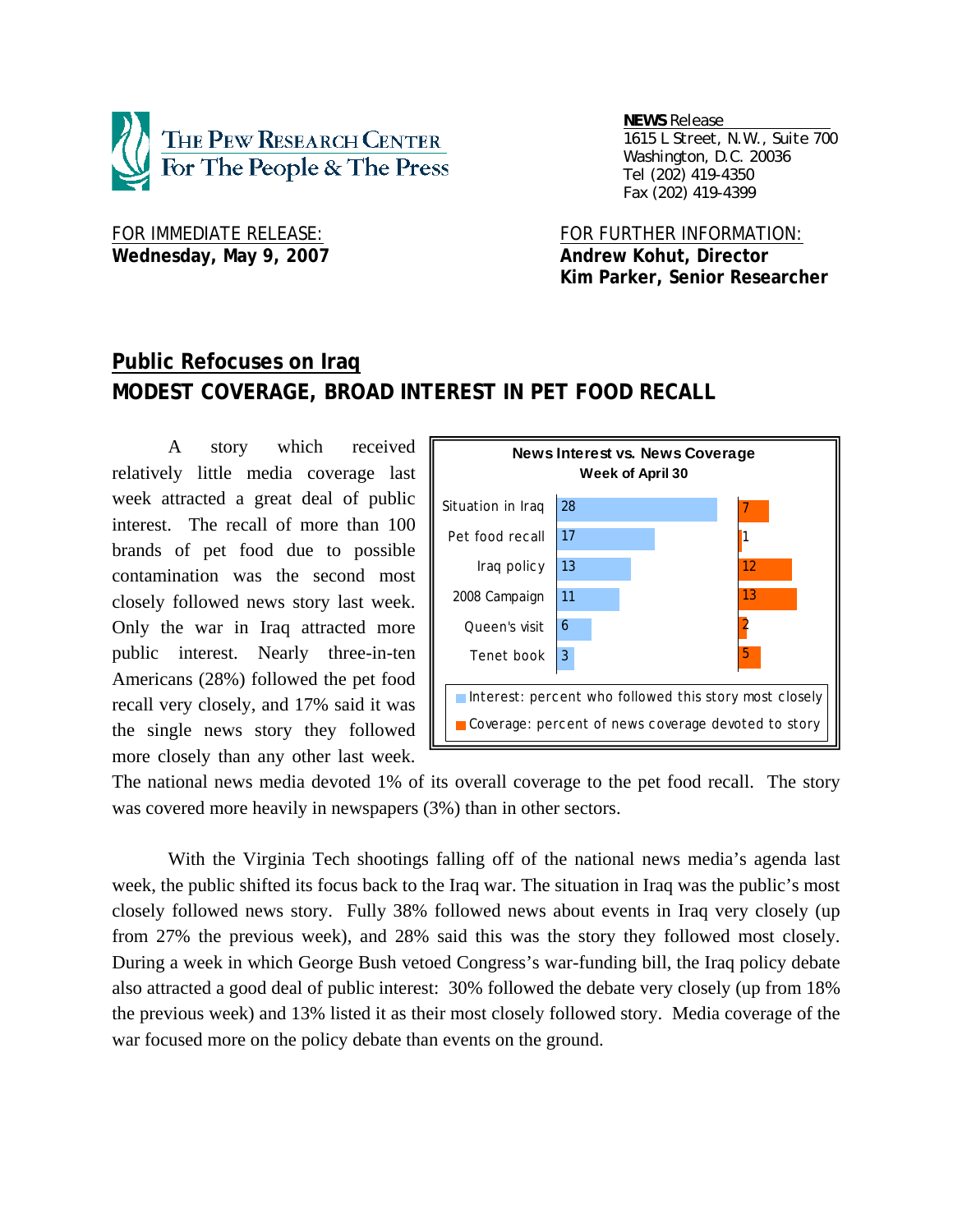The 2008 presidential campaign was the most heavily covered news story last week – making up 13% of the overall newshole. Nearly one quarter of the public (23%) followed campaign news very closely and 11% said it was the story they followed most closely last week. In spite of the GOP candidates' May 3 debate, Democrats followed the campaign more closely than Republicans.

 The release of George Tenet's book about his experiences as CIA director attracted little public interest in spite of a significant amount of media coverage. Only 9% of the public followed news of Tenet's book very closely and 3% listed this as their most closely followed story. The book release received relatively little coverage in newspapers or online news sources, but it was heavily covered on television and radio news. Nearly 10% of the coverage on network TV news (9%), cable TV news (8%) and radio news (9%) was devoted to Tenet's book.



 Fewer than one-in-ten Americans paid very close attention to Queen Elizabeth II's visit to the U.S. With its pomp and circumstance, the Queen's visit was a bigger story on television news than in other sectors. The first two days of her visit alone accounted for 5% of the coverage on network TV news for the entire week.

These findings are based on the most recent installment of the weekly *News Interest Index*, an ongoing project of the Pew Research Center for the People & the Press. The index, building on the Center's longstanding research into public attentiveness to major news stories, examines news interest as it relates to the news media's agenda. The weekly survey is conducted in conjunction with The Project for Excellence in Journalism's *News Coverage Index,* which monitors the news reported by major newspaper, television, radio and online news outlets on an ongoing basis.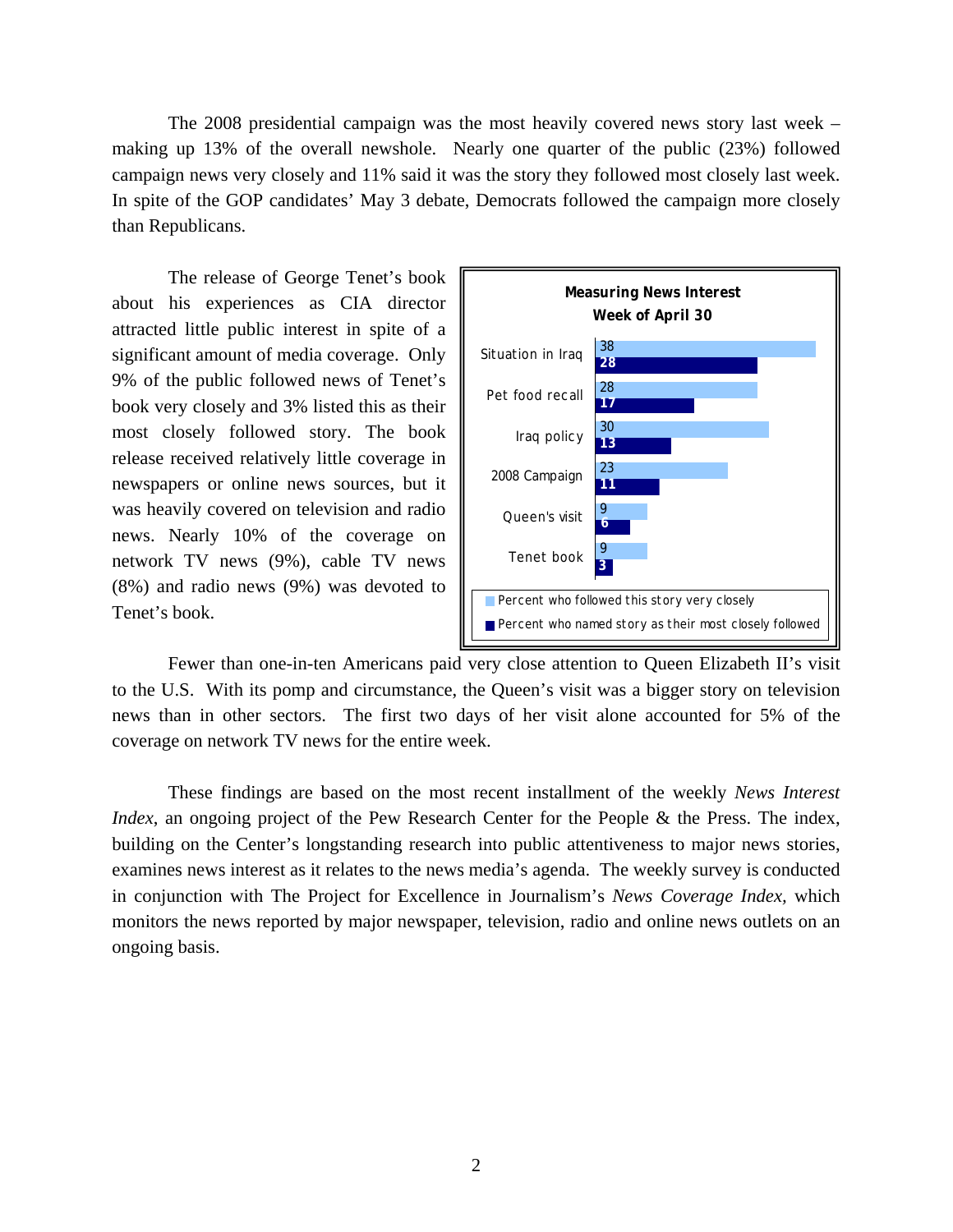# **About the News Interest Index**

The *News Interest Index* is a weekly survey conducted by the Pew Research Center for the People & the Press aimed at gauging the public's interest in and reaction to major news events.

This project has been undertaken in conjunction with the Project for Excellence in Journalism's *News Coverage Index*, an ongoing content analysis of the news. The News Coverage Index catalogues the news from top news organizations across five major sectors of the media: newspapers, network television, cable television, radio and the internet. Each week (from Sunday through Friday) PEJ will compile this data to identify the top stories for the week. The News Interest Index survey will collect data from Friday through Monday to gauge public interest in the most covered stories of the week.

Results for the weekly surveys are based on telephone interviews among a nationwide sample of approximately 1,000 adults, 18 years of age or older, conducted under the direction of ORC (Opinion Research Corporation). For results based on the total sample, one can say with 95% confidence that the error attributable to sampling is plus or minus 3.5 percentage points.

In addition to sampling error, one should bear in mind that question wording and practical difficulties in conducting surveys can introduce error or bias into the findings of opinion polls, and that results based on subgroups will have larger margins of error.

For more information about the Project for Excellence in Journalism's News Coverage Index, go to www.journalism.org.

## **About the Pew Research Center for the People & the Press**

The Pew Research Center for the People  $\&$  the Press is an independent opinion research group that studies attitudes toward the press, politics and public policy issues. We are sponsored by The Pew Charitable Trusts and are one of six projects that make up the Pew Research Center, a nonpartisan "fact tank" that provides information on the issues, attitudes and trends shaping America and the world.

The Center's purpose is to serve as a forum for ideas on the media and public policy through public opinion research. In this role it serves as an important information resource for political leaders, journalists, scholars, and public interest organizations. All of our current survey results are made available free of charge.

All of the Center's research and reports are collaborative products based on the input and analysis of the entire Center staff consisting of:

 Andrew Kohut, Director Scott Keeter, Director of Survey Research Carroll Doherty and Michael Dimock, Associate Directors Carolyn Funk, Richard Wike and Kim Parker, Senior Researchers Nilanthi Samaranayake, Survey and Data Manager April Clark, Juliana Menasce Horowitz, Robert Suls, Shawn Neidorf and Dan Cox, Research Associates James Albrittain, Executive Assistant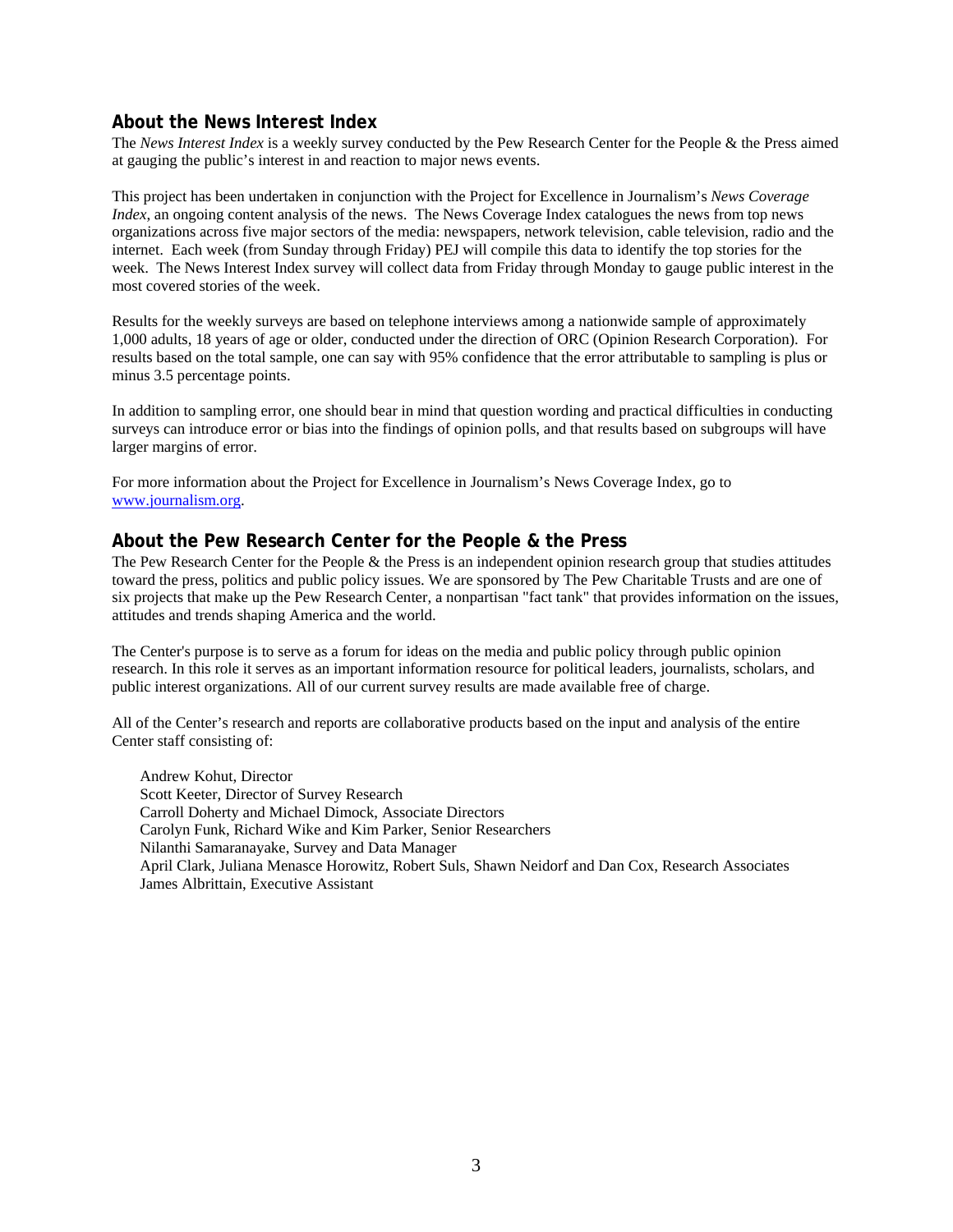#### **PEW RESEARCH CENTER FOR THE PEOPLE & THE PRESS MAY 4-7, 2007 NEWS INTEREST INDEX OMNIBUS SURVEY FINAL TOPLINE N=1,012**

Q.1 As I read a list of some stories covered by news organizations this past week, tell me if you happened to follow each news story very closely, fairly closely, not too closely, or not at all closely. First, **[INSERT ITEM; RANDOMIZE ITEMS] [IF NECESSARY** "Did you follow **[ITEM]** very closely, fairly closely, not too closely or not at all closely?"**]**

|    |                                                | Very    | Fairly  | Not too | Not at all       | DK/       |
|----|------------------------------------------------|---------|---------|---------|------------------|-----------|
|    |                                                | Closely | Closely | Closely | Closely          | Refused   |
| a. | News about the current situation and events in |         |         |         |                  |           |
|    | Iraq                                           | 38      | 37      | 15      | 10               | $* = 100$ |
|    | April 27-30, 2007                              | 27      | 35      | 21      | 16               | $1 = 100$ |
|    | April 20-23, 2007                              | 28      | 35      | 22      | 15               | $* = 100$ |
|    | April 12-16, 2007                              | 34      | 33      | 20      | 13               | $* = 100$ |
|    | April 5-9, 2007                                | 33      | 39      | 16      | 11               | $1 = 100$ |
|    | <b>March 30-April 2, 2007</b>                  | 34      | 37      | 16      | 13               | $* = 100$ |
|    | March 23-26, 2007 <sup>1</sup>                 | 31      | 38      | 18      | 12               | $1 = 100$ |
|    | March 16-19, 2007                              | 34      | 34      | 17      | 15               | $* = 100$ |
|    | March 9-12, 2007                               | 34      | 37      | 16      | 13               | $* = 100$ |
|    | March 2-5, 2007                                | 37      | 37      | 16      | 9                | $1 = 100$ |
|    | February 23-26, 2007                           | 36      | 36      | 15      | 13               | $* = 100$ |
|    | <b>February 16-19, 2007</b>                    | 30      | 36      | 19      | 14               | $1 = 100$ |
|    | February 9-12, 2007                            | 37      | 34      | 18      | 11               | $* = 100$ |
|    | <b>February 2-5, 2007</b>                      | 38      | 38      | 17      | $\overline{7}$   | $* = 100$ |
|    | <b>January 26-29, 2007</b>                     | 36      | 38      | 15      | 11               | $* = 100$ |
|    | <b>January 19-22, 2007</b>                     | 37      | 34      | 18      | 10               | $1 = 100$ |
|    | <b>January 12-15, 2007</b>                     | 38      | 36      | 17      | $\bf 8$          | $1 = 100$ |
|    | January, 2007                                  | 46      | 40      | $8\,$   | 5                | $1 = 100$ |
|    | <b>January 5-8, 2007</b>                       | 40      | 32      | 16      | 12               | $0=100$   |
|    | December, 2006                                 | 42      | 39      | 12      | 7                | $* = 100$ |
|    | November 30-December 3, 2006                   | 40      | 36      | 13      | 11               | $* = 100$ |
|    | Mid-November, 2006                             | 44      | 38      | 12      | 6                | $* = 100$ |
|    | September, 2006                                | 33      | 43      | 14      | $8\,$            | $2=100$   |
|    | August, 2006                                   | 41      | 39      | 12      | $\tau$           | $1 = 100$ |
|    | June, 2006                                     | 37      | 43      | 13      | 6                | $1 = 100$ |
|    | May, 2006                                      | 42      | 35      | 15      | $\boldsymbol{7}$ | $1 = 100$ |
|    | April, 2006                                    | 43      | 36      | 13      | $\boldsymbol{7}$ | $1 = 100$ |
|    | March, 2006                                    | 43      | 38      | 12      | 6                | $1 = 100$ |
|    | February, 2006                                 | 39      | 42      | 12      | $\sqrt{6}$       | $1 = 100$ |
|    | January, 2006                                  | 40      | 40      | 12      | $\boldsymbol{7}$ | $1 = 100$ |
|    | December, 2005                                 | 45      | 38      | 11      | 5                | $1 = 100$ |
|    | Early November, 2005                           | 41      | 40      | 13      | $\sqrt{6}$       | $* = 100$ |
|    | Early October, 2005                            | 43      | 36      | 15      | $\epsilon$       | $* = 100$ |
|    | Early September, 2005                          | 32      | 40      | 20      | $\boldsymbol{7}$ | $1 = 100$ |
|    | July, 2005                                     | 43      | 37      | 13      | $\sqrt{6}$       | $1=100$   |
|    | Mid-May, 2005                                  | 42      | 42      | 11      | 5                | $* = 100$ |
|    | Mid-March, 2005                                | 40      | 39      | 14      | 5                | $2=100$   |
|    | February, 2005                                 | 38      | 45      | 13      | $\overline{4}$   | $* = 100$ |
|    | January, 2005                                  | 48      | 37      | 11      | $\overline{4}$   | $* = 100$ |
|    | December, 2004                                 | 34      | 44      | 15      | $\sqrt{6}$       | $1 = 100$ |
|    | Mid-October, 2004                              | 42      | 38      | 11      | 8                | $1 = 100$ |
|    |                                                |         |         |         |                  |           |

 $\frac{1}{1}$ 

From May, 2003 to March 23-26, 2007, the story was listed as "News about the current situation in Iraq."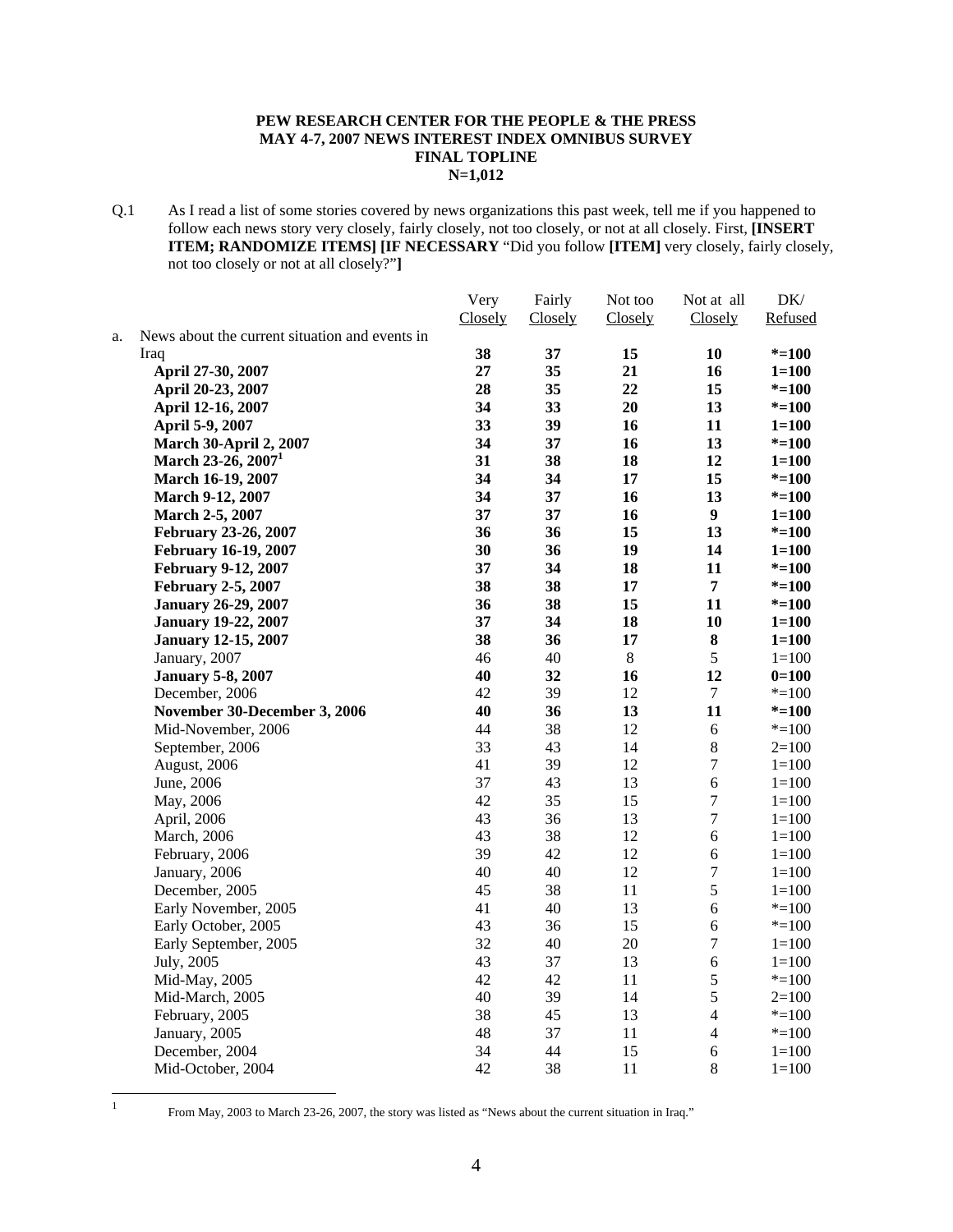# **Q.1 CONTINUED…**

|    |                                                 | Very    | Fairly  | Not too          | Not at all               | DK/       |
|----|-------------------------------------------------|---------|---------|------------------|--------------------------|-----------|
|    |                                                 | Closely | Closely | Closely          | Closely                  | Refused   |
|    | Early September, 2004                           | 47      | 37      | 9                | 6                        | $1 = 100$ |
|    | August, 2004                                    | 39      | 42      | 12               | 6                        | $1 = 100$ |
|    | July, 2004                                      | 43      | 40      | 11               | 6                        | $* = 100$ |
|    | June, 2004                                      | 39      | 42      | 12               | 6                        | $1 = 100$ |
|    | April, 2004                                     | 54      | 33      | $\,8\,$          | 5                        | $* = 100$ |
|    | Mid-March, 2004                                 | 47      | 36      | 12               | $\overline{4}$           | $1 = 100$ |
|    | Early February, 2004                            | 47      | 38      | 10               | $\overline{4}$           | $1 = 100$ |
|    | Mid-January, 2004                               | 48      | 39      | 9                | $\overline{\mathcal{L}}$ | $* = 100$ |
|    | December, 2003                                  | 44      | 38      | 11               | $\boldsymbol{6}$         | $1 = 100$ |
|    | November, 2003                                  | 52      | 33      | $\overline{9}$   | $\mathfrak s$            | $1 = 100$ |
|    | September, 2003                                 | 50      | 33      | 10               | 6                        | $1 = 100$ |
|    | Mid-August, 2003                                | 45      | 39      | 10               | 5                        | $1 = 100$ |
|    | Early July, 2003                                | 37      | 41      | 13               | $8\,$                    | $1 = 100$ |
|    | June, 2003                                      | 46      | 35      | 13               | $\sqrt{6}$               | $* = 100$ |
|    | May, 2003                                       | 63      | 29      | 6                | $\overline{c}$           | $* = 100$ |
|    | April 11-16, 2003 <sup>2</sup>                  | 47      | 40      | 10               | $\overline{c}$           | $1 = 100$ |
|    | April 2-7, 2003                                 | 54      | 34      | $\overline{9}$   | $\overline{c}$           | $1 = 100$ |
|    | March 20-24, 2003                               | 57      | 33      | $\boldsymbol{7}$ | $\overline{c}$           | $1 = 100$ |
|    | March 13-16, 2003 <sup>3</sup>                  | 62      | 27      | $\sqrt{6}$       | $\overline{\mathbf{4}}$  | $1 = 100$ |
|    | February, 2003                                  | 62      | 25      | $\,8\,$          | $\overline{\mathcal{L}}$ | $1 = 100$ |
|    | January, 2003                                   | 55      | 29      | 10               | $\overline{4}$           | $2=100$   |
|    | December, 2002                                  | 51      | 32      | 10               | 6                        | $1 = 100$ |
|    | Late October, 2002                              | 53      | 33      | $8\,$            |                          |           |
|    |                                                 |         |         |                  | $\sqrt{5}$               | $1 = 100$ |
|    | Early October, 2002                             | 60      | 28      | $\boldsymbol{6}$ | $\sqrt{5}$               | $1 = 100$ |
|    | Early September, 2002 <sup>4</sup>              | 48      | 29      | 15               | 6                        | $2=100$   |
| b. |                                                 |         |         |                  |                          |           |
|    | The debate in Washington over U.S. policy in    | 30      | 31      | 19               | 20                       | $* = 100$ |
|    | Iraq<br>April 27-30, 2007                       | 18      | 31      | 21               | 29                       | $1 = 100$ |
|    |                                                 | 22      | 29      | 24               | 25                       | $* = 100$ |
|    | April 20-23, 2007                               | 25      | 29      | 22               |                          |           |
|    | April 12-16, 2007                               | 31      | 28      | 20               | 23<br>21                 | $1 = 100$ |
|    | April 5-9, 2007                                 |         |         |                  |                          | $* = 100$ |
|    | <b>March 30-April 2, 2007</b>                   | 26      | 29      | 21               | 23                       | $1 = 100$ |
|    | <b>TREND FOR COMPARISON:</b>                    |         |         |                  |                          |           |
|    | <b>January 12-15, 2007: President</b>           |         |         |                  |                          |           |
|    | Bush's proposal to increase the                 |         |         |                  |                          |           |
|    | number of U.S. troops in Iraq                   | 40      | 33      | 13               | 13                       | $1 = 100$ |
| c. | The release of a book by George Tenet about     |         |         |                  |                          |           |
|    | his experiences as CIA director                 | 9       | 17      | 19               | 54                       | $1 = 100$ |
|    |                                                 |         |         |                  |                          |           |
| d. | News about candidates for the 2008 presidential |         |         |                  |                          |           |
|    | election                                        | 23      | 34      | 21               | 21                       | $1 = 100$ |
|    | April 27-30, 2007                               | 14      | 30      | 29               | 26                       | $1 = 100$ |
|    | April 20-23, 2007                               | 18      | 28      | 27               | 27                       | $* = 100$ |
|    | April 12-16, 2007                               | 18      | 28      | 27               | 27                       | $* = 100$ |
|    | April 5-9, 2007                                 | 25      | 30      | 26               | 19                       | $* = 100$ |
|    | <b>March 30-April 2, 2007</b>                   | 20      | 29      | 27               | 23                       | $1 = 100$ |
|    |                                                 |         |         |                  |                          |           |

 $\frac{1}{2}$ From March 20-24, 2003 to April 11-16, 2003, the story was listed as "News about the war in Iraq."

From Early October, 2002, to March 13-16, 2003, the story was listed as "Debate over the possibility that the U.S. will take military action in Iraq."

In Early September, 2002, the story was listed as "Debate over the possibility that the U.S. will invade Iraq."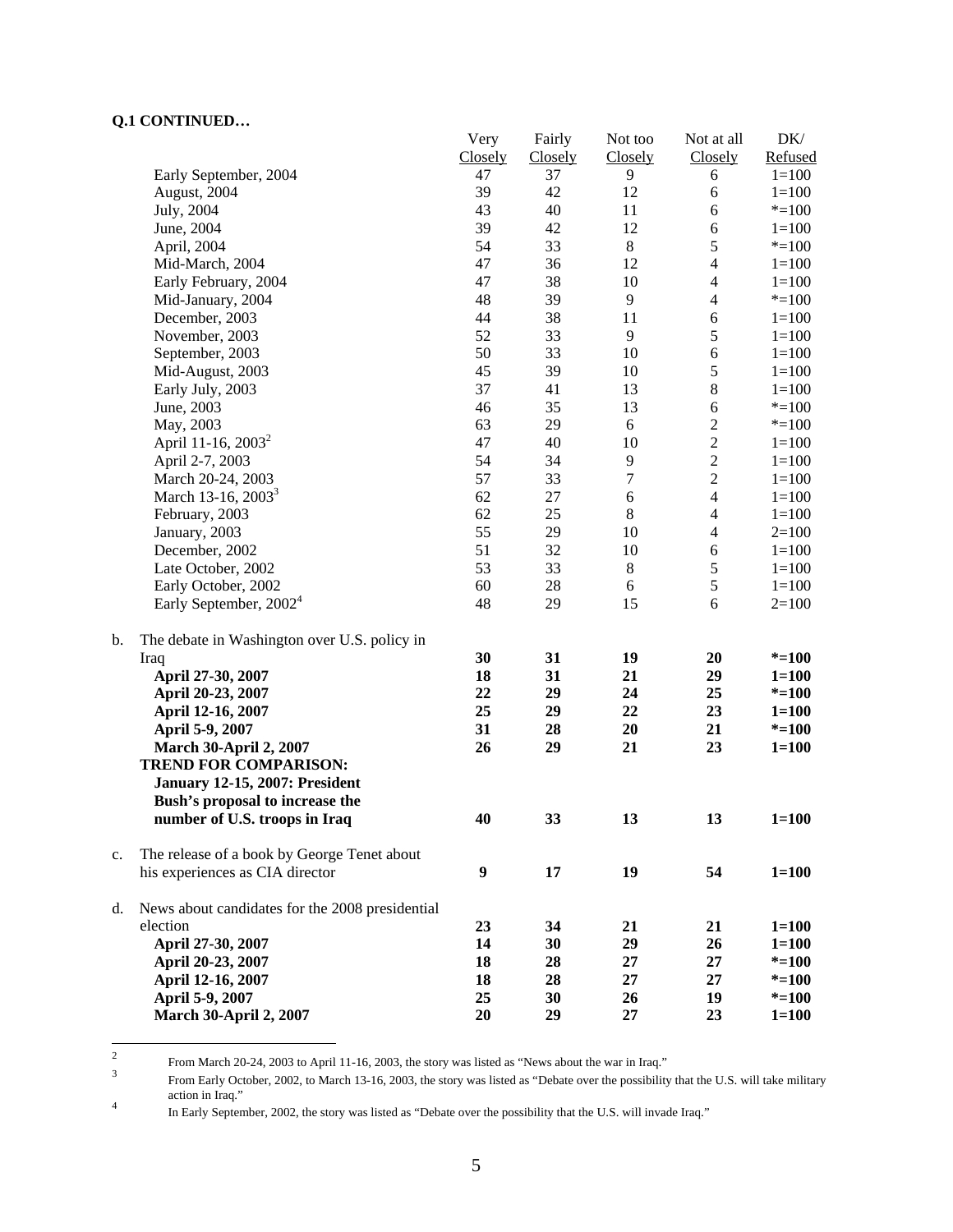### **Q.1 CONTINUED…**

|                                         | Very    | Fairly  | Not too     | Not at all     | DK/       |
|-----------------------------------------|---------|---------|-------------|----------------|-----------|
|                                         | Closely | Closely | Closely     | Closely        | Refused   |
| March 23-26, 2007                       | 20      | 32      | 22          | 26             | $* = 100$ |
| March 16-19, 2007                       | 15      | 28      | 29          | 27             | $1 = 100$ |
| March 9-12, 2007                        | 24      | 30      | 23          | 23             | $* = 100$ |
| March 2-5, 2007                         | 19      | 31      | 26          | 23             | $1 = 100$ |
| February 23-26, 2007                    | 22      | 33      | 24          | 21             | $* = 100$ |
| <b>February 16-19, 2007</b>             | 18      | 32      | 22          | 27             | $1 = 100$ |
| <b>February 9-12, 2007</b>              | 24      | 30      | 24          | 21             | $1 = 100$ |
| <b>February 2-5, 2007</b>               | 24      | 36      | 22          | 18             | $* = 100$ |
| <b>January 26-29, 2007</b>              | 24      | 33      | 23          | 20             | $* = 100$ |
| <b>January 19-22, 2007</b> <sup>5</sup> | 24      | 27      | 22          | 26             | $1 = 100$ |
| <b>2004 Presidential Election</b>       |         |         |             |                |           |
| November, 2004 $(RVs)$                  | 52      | 36      | $\,$ 8 $\,$ | $\overline{4}$ | $* = 100$ |
| Mid-October, 2004                       | 46      | 30      | 12          | 11             | $1 = 100$ |
| August, 2004                            | 32      | 38      | 16          | 14             | $* = 100$ |
| July, 2004                              | 29      | 37      | 18          | 15             | $1 = 100$ |
| April, 2004                             | 31      | 33      | 19          | 16             | $1 = 100$ |
| Mid-March, 2004                         | 35      | 34      | 18          | 13             | $* = 100$ |
| Late February, 2004                     | 24      | 40      | 23          | 12             | $1 = 100$ |
| Early February, 2004 <sup>6</sup>       | 29      | 37      | 20          | 13             | $1 = 100$ |
| Mid-January, 2004                       | 16      | 30      | 27          | 26             | $1 = 100$ |
| Early January, 2004                     | 14      | 32      | 30          | 23             | $1 = 100$ |
| December, 2003                          | 16      | 26      | 27          | 30             | $1 = 100$ |
| November, 2003                          | 11      | 26      | 34          | 28             | $1 = 100$ |
| October, 2003                           | 12      | 27      | 28          | 32             | $1 = 100$ |
| September, 2003                         | 17      | 25      | 30          | 27             | $1 = 100$ |
| Mid-August, 2003                        | 12      | 27      | 27          | 33             | $1 = 100$ |
| May, 2003                               | $\,8\,$ | 19      | 31          | 41             | $1 = 100$ |
| January, 2003                           | 14      | 28      | 29          | 28             | $1 = 100$ |
| <b>2000 Presidential Election</b>       |         |         |             |                |           |
| Early November, 2000 (RVs)              | 39      | 44      | 12          | $\sqrt{5}$     | $* = 100$ |
| Mid-October, 2000 (RVs)                 | 40      | 37      | 15          | $\,8\,$        | $* = 100$ |
| Early October, 2000 (RVs)               | 42      | 36      | 15          | $\sqrt{6}$     | $1 = 100$ |
| September, 2000                         | 22      | 42      | 21          | 15             | $* = 100$ |
| July, 2000                              | 21      | 38      | 20          | 20             | $1 = 100$ |
| June, 2000                              | 23      | 32      | 23          | 21             | $1 = 100$ |
| May, 2000                               | 18      | 33      | 26          | 23             | $* = 100$ |
| April, 2000                             | 18      | 39      | 22          | 20             | $1 = 100$ |
| March, 2000                             | 26      | 41      | 19          | 13             | $1 = 100$ |
| February, 2000                          | 26      | 36      | 21          | 17             | $* = 100$ |
| January, 2000                           | 19      | 34      | 28          | 18             | $1 = 100$ |
| December, 1999                          | 16      | 36      | 24          | 23             | $1 = 100$ |
| October, 1999                           | 17      | 32      | 28          | 22             | $1 = 100$ |
| September, 1999                         | 15      | 31      | 33          | $20\,$         | $1 = 100$ |
| July, 1999                              | 15      | 38      | 24          | 22             | $1 = 100$ |
|                                         |         |         |             |                |           |

January 19-22, 2007 asked about "Recent announcements by prominent Democrats about plans to run for president in 2008." From May 2003 to Early February 2004 and in March 1992, the story was listed as "The race for the Democratic nomination." In January 2003, the story was listed as "Recent announcements by prominent Democrats about plans to run for president in 2004." In September 2000, Early September and July 1996, and May 1992, the question asked about "the presidential election campaign." In January, March and April 1996, the story was listed as "News about the Republican presidential candidates." In August 1992, the story was listed as "News about the presidential election." In July 1992, the story was listed as "News about the presidential campaign." In January 1992, the story was listed as "News about the Democratic candidates for the presidential nomination." In 1988, the story was introduced as being from "this past year" and was listed as "News about the presidential campaign in 1988."

 5